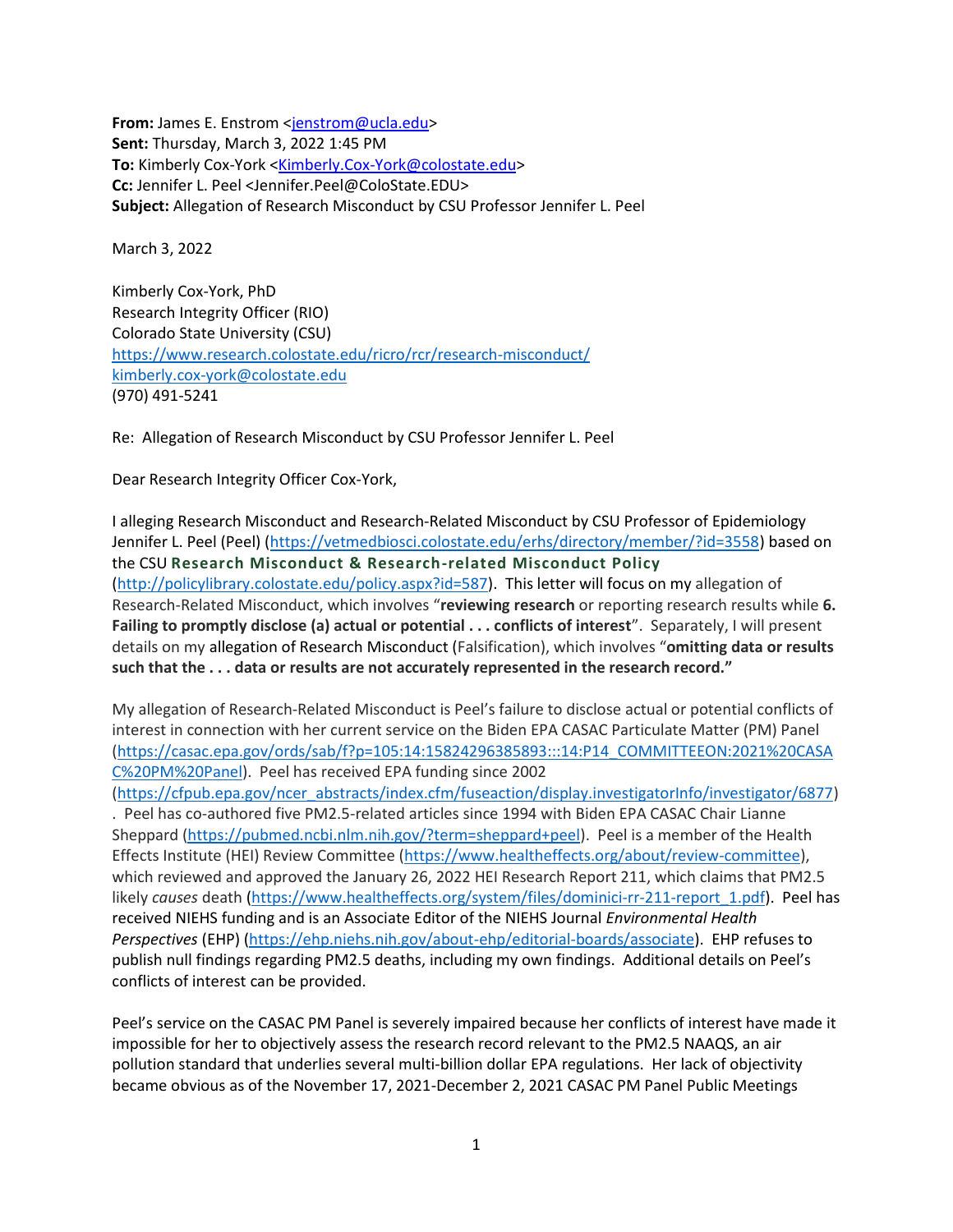[\(https://casac.epa.gov/ords/sab/f?p=105:19:15763176931927:::RP,19:P19\\_ID:962\)](https://nam10.safelinks.protection.outlook.com/?url=https%3A%2F%2Fcasac.epa.gov%2Fords%2Fsab%2Ff%3Fp%3D105%3A19%3A15763176931927%3A%3A%3ARP%2C19%3AP19_ID%3A962&data=04%7C01%7Ckimberly.cox-york%40colostate.edu%7Cfc81d232f6bb47de5db308d9fd56c174%7Cafb58802ff7a4bb1ab21367ff2ecfc8b%7C0%7C0%7C637819372063063953%7CUnknown%7CTWFpbGZsb3d8eyJWIjoiMC4wLjAwMDAiLCJQIjoiV2luMzIiLCJBTiI6Ik1haWwiLCJXVCI6Mn0%3D%7C3000&sdata=2ztubjhjzkZP82GfICy36KNoWc75t9na7YBigZyIwWw%3D&reserved=0). Peel totally ignored the November 17, 2021 verbal criticism of the 2021 EPA PM Integrated Science Assessment (ISA) Supplement and PM Policy Assessment (PA) by me and others

[\(https://www.youtube.com/watch?v=P6OhZaaexv8&ab\\_channel=SamuelDelk\)](https://nam10.safelinks.protection.outlook.com/?url=https%3A%2F%2Fwww.youtube.com%2Fwatch%3Fv%3DP6OhZaaexv8%26ab_channel%3DSamuelDelk&data=04%7C01%7Ckimberly.cox-york%40colostate.edu%7Cfc81d232f6bb47de5db308d9fd56c174%7Cafb58802ff7a4bb1ab21367ff2ecfc8b%7C0%7C0%7C637819372063063953%7CUnknown%7CTWFpbGZsb3d8eyJWIjoiMC4wLjAwMDAiLCJQIjoiV2luMzIiLCJBTiI6Ik1haWwiLCJXVCI6Mn0%3D%7C3000&sdata=GHiz4GDUpFTnriXfZo5eCi%2FLJCTTcr4wVBCxaXrLSsI%3D&reserved=0). Also, Peel totally ignored my 36-pages of December 10, 2021 written evidence that there is NO proof that PM2.5 *causes*  death and NO scientific or public health justification for tightening the PM2.5 NAAQS [\(http://scientificintegrityinstitute.org/PMPanel121021.pdf\)](https://nam10.safelinks.protection.outlook.com/?url=http%3A%2F%2Fscientificintegrityinstitute.org%2FPMPanel121021.pdf&data=04%7C01%7Ckimberly.cox-york%40colostate.edu%7Cfc81d232f6bb47de5db308d9fd56c174%7Cafb58802ff7a4bb1ab21367ff2ecfc8b%7C0%7C0%7C637819372063063953%7CUnknown%7CTWFpbGZsb3d8eyJWIjoiMC4wLjAwMDAiLCJQIjoiV2luMzIiLCJBTiI6Ik1haWwiLCJXVCI6Mn0%3D%7C3000&sdata=8BecVlsgDQNjBt0%2BLNyM91PIOzvnTYBUJp88EP8hATU%3D&reserved=0). Instead of addressing the evidence by me and others, Peel voted to tighten the annual PM2.5 NAAQS from 12  $\mu$ g/m<sup>3</sup> to 8-10  $\mu$ g/m<sup>3</sup>.

Furthermore, Peel did not recommend that EPA make changes in the PM ISA Supplement and the PM PA in response to public criticism. Instead, the February 4, 2022 EPA CASAC PM Panel Letter supported the PM PA and Peel made the following statement on page A-76, lines 32-36: "Based on a robust and comprehensive evaluation of the literature, the draft PA presents a clear evaluation of relationship between new concentrations reported in epidemiologic and the annual PM2.5 design values. Section 3.3 presents the relevant evidence regarding the entire body of literature of the health effects of PM2.5 relevant for this consideration."

[\(https://casac.epa.gov/ords/sab/apex\\_util.get\\_blob?s=5062483298491&a=105&c=13113392902739068](https://nam10.safelinks.protection.outlook.com/?url=https%3A%2F%2Fcasac.epa.gov%2Fords%2Fsab%2Fapex_util.get_blob%3Fs%3D5062483298491%26a%3D105%26c%3D13113392902739068%26p%3D19%26k1%3D399%26k2%3D%26ck%3DvFClf_cof_5DD5_O0mXUCn6fYA2E1U-NQeoFlOPXkq-zv0H3wipteWBg4twM0ejB5Z51hvsQ8ubE05PJuel9sQ%26rt%3DIR&data=04%7C01%7Ckimberly.cox-york%40colostate.edu%7Cfc81d232f6bb47de5db308d9fd56c174%7Cafb58802ff7a4bb1ab21367ff2ecfc8b%7C0%7C0%7C637819372063220192%7CUnknown%7CTWFpbGZsb3d8eyJWIjoiMC4wLjAwMDAiLCJQIjoiV2luMzIiLCJBTiI6Ik1haWwiLCJXVCI6Mn0%3D%7C3000&sdata=kFwCcvQZuhvmMS1ghtBbg%2BusvLDFb%2Ft8vg9o5ZGjsKY%3D&reserved=0) [&p=19&k1=399&k2=&ck=vFClf\\_cof\\_5DD5\\_O0mXUCn6fYA2E1U-NQeoFlOPXkq](https://nam10.safelinks.protection.outlook.com/?url=https%3A%2F%2Fcasac.epa.gov%2Fords%2Fsab%2Fapex_util.get_blob%3Fs%3D5062483298491%26a%3D105%26c%3D13113392902739068%26p%3D19%26k1%3D399%26k2%3D%26ck%3DvFClf_cof_5DD5_O0mXUCn6fYA2E1U-NQeoFlOPXkq-zv0H3wipteWBg4twM0ejB5Z51hvsQ8ubE05PJuel9sQ%26rt%3DIR&data=04%7C01%7Ckimberly.cox-york%40colostate.edu%7Cfc81d232f6bb47de5db308d9fd56c174%7Cafb58802ff7a4bb1ab21367ff2ecfc8b%7C0%7C0%7C637819372063220192%7CUnknown%7CTWFpbGZsb3d8eyJWIjoiMC4wLjAwMDAiLCJQIjoiV2luMzIiLCJBTiI6Ik1haWwiLCJXVCI6Mn0%3D%7C3000&sdata=kFwCcvQZuhvmMS1ghtBbg%2BusvLDFb%2Ft8vg9o5ZGjsKY%3D&reserved=0)[zv0H3wipteWBg4twM0ejB5Z51hvsQ8ubE05PJuel9sQ&rt=IR\)](https://nam10.safelinks.protection.outlook.com/?url=https%3A%2F%2Fcasac.epa.gov%2Fords%2Fsab%2Fapex_util.get_blob%3Fs%3D5062483298491%26a%3D105%26c%3D13113392902739068%26p%3D19%26k1%3D399%26k2%3D%26ck%3DvFClf_cof_5DD5_O0mXUCn6fYA2E1U-NQeoFlOPXkq-zv0H3wipteWBg4twM0ejB5Z51hvsQ8ubE05PJuel9sQ%26rt%3DIR&data=04%7C01%7Ckimberly.cox-york%40colostate.edu%7Cfc81d232f6bb47de5db308d9fd56c174%7Cafb58802ff7a4bb1ab21367ff2ecfc8b%7C0%7C0%7C637819372063220192%7CUnknown%7CTWFpbGZsb3d8eyJWIjoiMC4wLjAwMDAiLCJQIjoiV2luMzIiLCJBTiI6Ik1haWwiLCJXVCI6Mn0%3D%7C3000&sdata=kFwCcvQZuhvmMS1ghtBbg%2BusvLDFb%2Ft8vg9o5ZGjsKY%3D&reserved=0). Apparently, Peel does not acknowledge the massive evidence that the PM PA is NOT "a robust and comprehensive evaluation of the literature."

At the February 25, 2022-March 4, 2022 CASAC PM Panel Public Meetings

[\(https://casac.epa.gov/ords/sab/f?p=105:19:5062483298491:::RP,19:P19\\_ID:966\)](https://nam10.safelinks.protection.outlook.com/?url=https%3A%2F%2Fcasac.epa.gov%2Fords%2Fsab%2Ff%3Fp%3D105%3A19%3A5062483298491%3A%3A%3ARP%2C19%3AP19_ID%3A966&data=04%7C01%7Ckimberly.cox-york%40colostate.edu%7Cfc81d232f6bb47de5db308d9fd56c174%7Cafb58802ff7a4bb1ab21367ff2ecfc8b%7C0%7C0%7C637819372063220192%7CUnknown%7CTWFpbGZsb3d8eyJWIjoiMC4wLjAwMDAiLCJQIjoiV2luMzIiLCJBTiI6Ik1haWwiLCJXVCI6Mn0%3D%7C3000&sdata=L0sckJWfpKUFRaXfQgowcnNpmnlSnsayE%2BalhqEfV20%3D&reserved=0), I made the following February 25, 2022 verbal comment: "I have 50 years of experience in conducting epidemiologic cohort studies and I have published important peer-reviewed PM2.5 death findings based on ACS CPS I and CPS II cohort data. The February 4 PM Panel letters do not address the detailed public criticism of the 2021 PM ISA Supplement and PM PA. The EPA staff has made NO changes in these documents in response to this criticism. In particular, they ignored Richard Smith's evidence of NO PM2.5 deaths below 12 μg/m<sup>3</sup> and my 36 pages of evidence that PM2.5 DOES NOT *cause* premature deaths in the US. The recommendations of the PM Panel and EPA staff to tighten the PM2.5 NAAQS are based on a deliberately falsified research record regarding PM2.5-related deaths. Falsification is serious scientific misconduct as defined in the January 11 White House OSTP Scientific Integrity Task Force Report [\(https://www.whitehouse.gov/ostp/news-updates/2022/01/11/white-house-office-of-science](https://nam10.safelinks.protection.outlook.com/?url=https%3A%2F%2Fwww.whitehouse.gov%2Fostp%2Fnews-updates%2F2022%2F01%2F11%2Fwhite-house-office-of-science-technology-policy-releases-scientific-integrity-task-force-report%2F&data=04%7C01%7Ckimberly.cox-york%40colostate.edu%7Cfc81d232f6bb47de5db308d9fd56c174%7Cafb58802ff7a4bb1ab21367ff2ecfc8b%7C0%7C0%7C637819372063220192%7CUnknown%7CTWFpbGZsb3d8eyJWIjoiMC4wLjAwMDAiLCJQIjoiV2luMzIiLCJBTiI6Ik1haWwiLCJXVCI6Mn0%3D%7C3000&sdata=gqXUUpG4G6EYGAqz6Gl02x1eKcGe0snm6%2FJLk%2Fg%2FjX0%3D&reserved=0)[technology-policy-releases-scientific-integrity-task-force-report/\)](https://nam10.safelinks.protection.outlook.com/?url=https%3A%2F%2Fwww.whitehouse.gov%2Fostp%2Fnews-updates%2F2022%2F01%2F11%2Fwhite-house-office-of-science-technology-policy-releases-scientific-integrity-task-force-report%2F&data=04%7C01%7Ckimberly.cox-york%40colostate.edu%7Cfc81d232f6bb47de5db308d9fd56c174%7Cafb58802ff7a4bb1ab21367ff2ecfc8b%7C0%7C0%7C637819372063220192%7CUnknown%7CTWFpbGZsb3d8eyJWIjoiMC4wLjAwMDAiLCJQIjoiV2luMzIiLCJBTiI6Ik1haWwiLCJXVCI6Mn0%3D%7C3000&sdata=gqXUUpG4G6EYGAqz6Gl02x1eKcGe0snm6%2FJLk%2Fg%2FjX0%3D&reserved=0). Thus, I request that Jennifer Peel, with a PhD in Epidemiology, confirm that the PM PA is "a robust and comprehensive evaluation of the epidemiologic literature" and that public comments like mine do not alter her evaluation. There is NO scientific or public health justification for tightening the PM2.5 NAAQS because there is no etiologic mechanism by which inhaling about 100 μg of PM2.5 per day can cause death and the US already has a very low average PM2.5 level of 7  $\mu$ g/m<sup>3</sup> whereas our competitor China has a very high level of 48  $\mu$ g/m<sup>3</sup>. Indeed, there are adverse public health, welfare, social, economic, and energy effects associated with tightening the PM2.5 NAAQS. This tightening will hurt America at a time when it is facing military and economic dangers from Russia and China, as well as rapidly increasing energy costs. Finally, I strongly support the ongoing Young and Cox v. EPA lawsuit because the Biden CASAC and its PM Panel are illegally constituted and in gross violation of the Federal Advisory Committee Act. The current misguided effort to tighten the PM2.5 NAAQS must be stopped."

All twenty of the February 25, 2022 public comments can be viewed at the beginning of the EPA CASAC Webcast YouTube [\(https://www.youtube.com/watch?v=ZkMsBXwyenw\)](https://nam10.safelinks.protection.outlook.com/?url=https%3A%2F%2Fwww.youtube.com%2Fwatch%3Fv%3DZkMsBXwyenw&data=04%7C01%7Ckimberly.cox-york%40colostate.edu%7Cfc81d232f6bb47de5db308d9fd56c174%7Cafb58802ff7a4bb1ab21367ff2ecfc8b%7C0%7C0%7C637819372063220192%7CUnknown%7CTWFpbGZsb3d8eyJWIjoiMC4wLjAwMDAiLCJQIjoiV2luMzIiLCJBTiI6Ik1haWwiLCJXVCI6Mn0%3D%7C3000&sdata=GgoCJh5Fpk1ko7x%2BP96yasqxWti8Mx4%2FGbJRoDFwH1E%3D&reserved=0). My comment begins at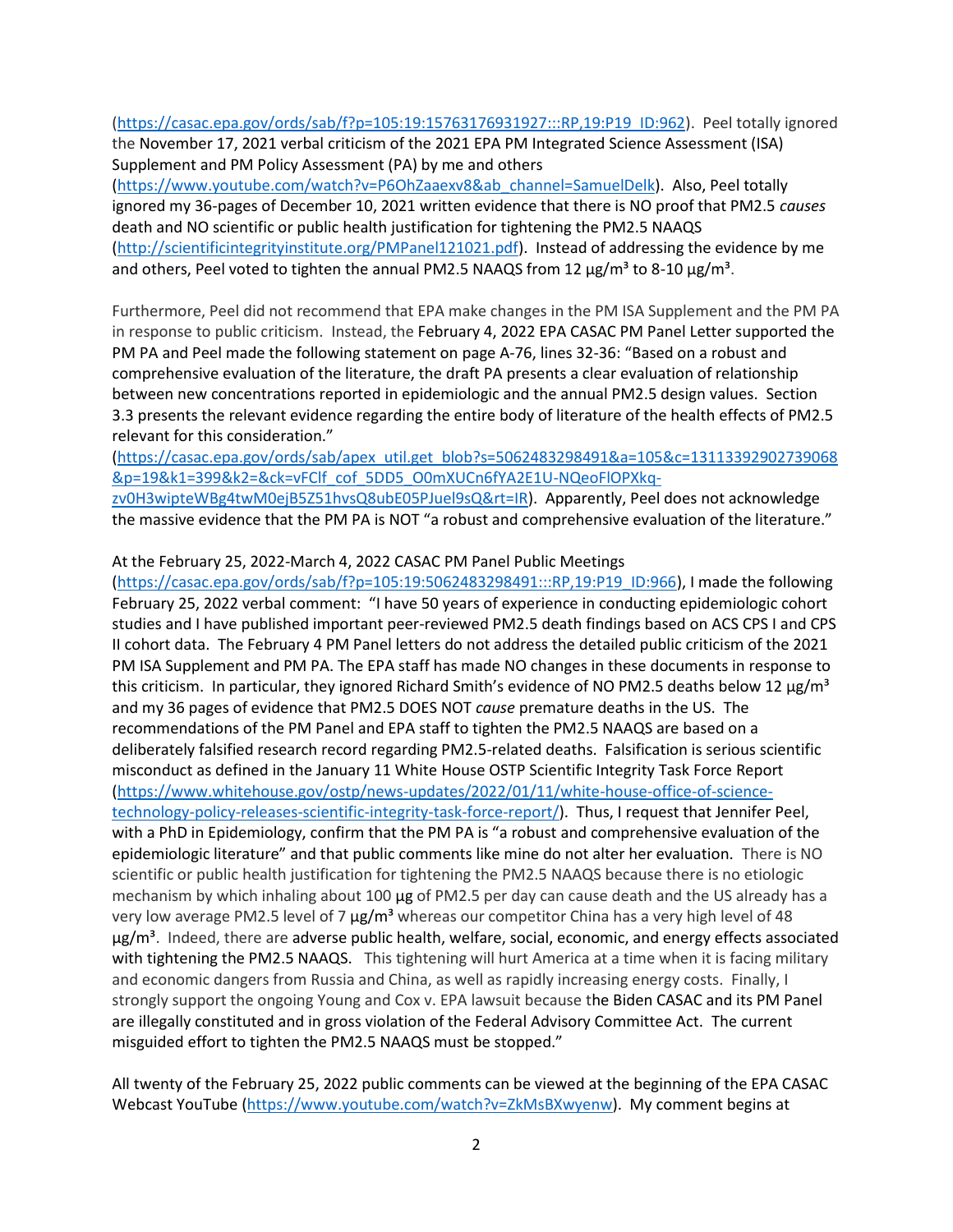minute 17 and the last comment ends at minute 83. The PM Panel had NO response to any of the public comments and it appeared that they did not even listen to the comments. In particular, Peel did not respond to my request that she confirm that the PM PA is "a robust and comprehensive evaluation of the epidemiologic literature" and that public comments like mine do not alter her evaluation. A response from Peel is particularly important because she is the only one of the 22 panel members who has a PhD degree in epidemiology, the public health discipline most relevant to the PM2.5 death evidence under review. Presumably, she understands the methodology, limitations, and ethics of epidemiology better than the other PM Panel Members.

Before I file a formal Research Misconduct complaint against Peel, I request that you ask her to participate in a Zoom Meeting with you and me in order to address my above allegations. Ideally, I would like to include former EPA SAB Member S. Stanley Young, PhD, and former EPA CASAC Chair L. Anthony Cox, PhD, in this Zoom Meeting. Drs. Young and Cox are Plaintiffs in an ongoing lawsuit against EPA CASAC and its PM Panel because of its violation of the Federal Advisory Committee Act (FACA) [\(https://junkscience.com/2021/10/former-casac-chair-added-as-plaintiff-in-young-v-epa/\)](https://nam10.safelinks.protection.outlook.com/?url=https%3A%2F%2Fjunkscience.com%2F2021%2F10%2Fformer-casac-chair-added-as-plaintiff-in-young-v-epa%2F&data=04%7C01%7Ckimberly.cox-york%40colostate.edu%7Cfc81d232f6bb47de5db308d9fd56c174%7Cafb58802ff7a4bb1ab21367ff2ecfc8b%7C0%7C0%7C637819372063220192%7CUnknown%7CTWFpbGZsb3d8eyJWIjoiMC4wLjAwMDAiLCJQIjoiV2luMzIiLCJBTiI6Ik1haWwiLCJXVCI6Mn0%3D%7C3000&sdata=L%2FJtjcjNBW1ziQZJdGOZceISh8wQi2VUWdheyJR%2B9SQ%3D&reserved=0). FACA has two fundamental requirements for an advisory committee: (1) membership must be "fairly balanced in terms of the points of view represented" and (2) the agency [EPA] must adopt "appropriate provisions to assure that the advice and recommendations of the advisory committee will not be inappropriately influenced by the appointing authority [EPA] or by any special interest, but will instead be the result of the advisory committee's independent judgment."

Thank you very much for your timely consideration and assistance regarding this important matter.

Sincerely yours,

James E. Enstrom, PhD, MPH, FFACE Retired UCLA Research Professor (Epidemiology) President, Scientific Integrity Institute [http://scientificintegrityinstitute.org/](https://nam10.safelinks.protection.outlook.com/?url=http%3A%2F%2Fscientificintegrityinstitute.org%2F&data=04%7C01%7Ckimberly.cox-york%40colostate.edu%7Cfc81d232f6bb47de5db308d9fd56c174%7Cafb58802ff7a4bb1ab21367ff2ecfc8b%7C0%7C0%7C637819372063220192%7CUnknown%7CTWFpbGZsb3d8eyJWIjoiMC4wLjAwMDAiLCJQIjoiV2luMzIiLCJBTiI6Ik1haWwiLCJXVCI6Mn0%3D%7C3000&sdata=sbupVFm9IGcIQvKRoB%2Fk6qrqByAjhDO3fN4skWexbeI%3D&reserved=0) [jenstrom@ucla.edu](mailto:jenstrom@ucla.edu) (310) 472-4274

cc: Jennifer L. Peel, PhD [<jennifer.peel@colostate.edu>](mailto:Jennifer.Peel@ColoState.EDU)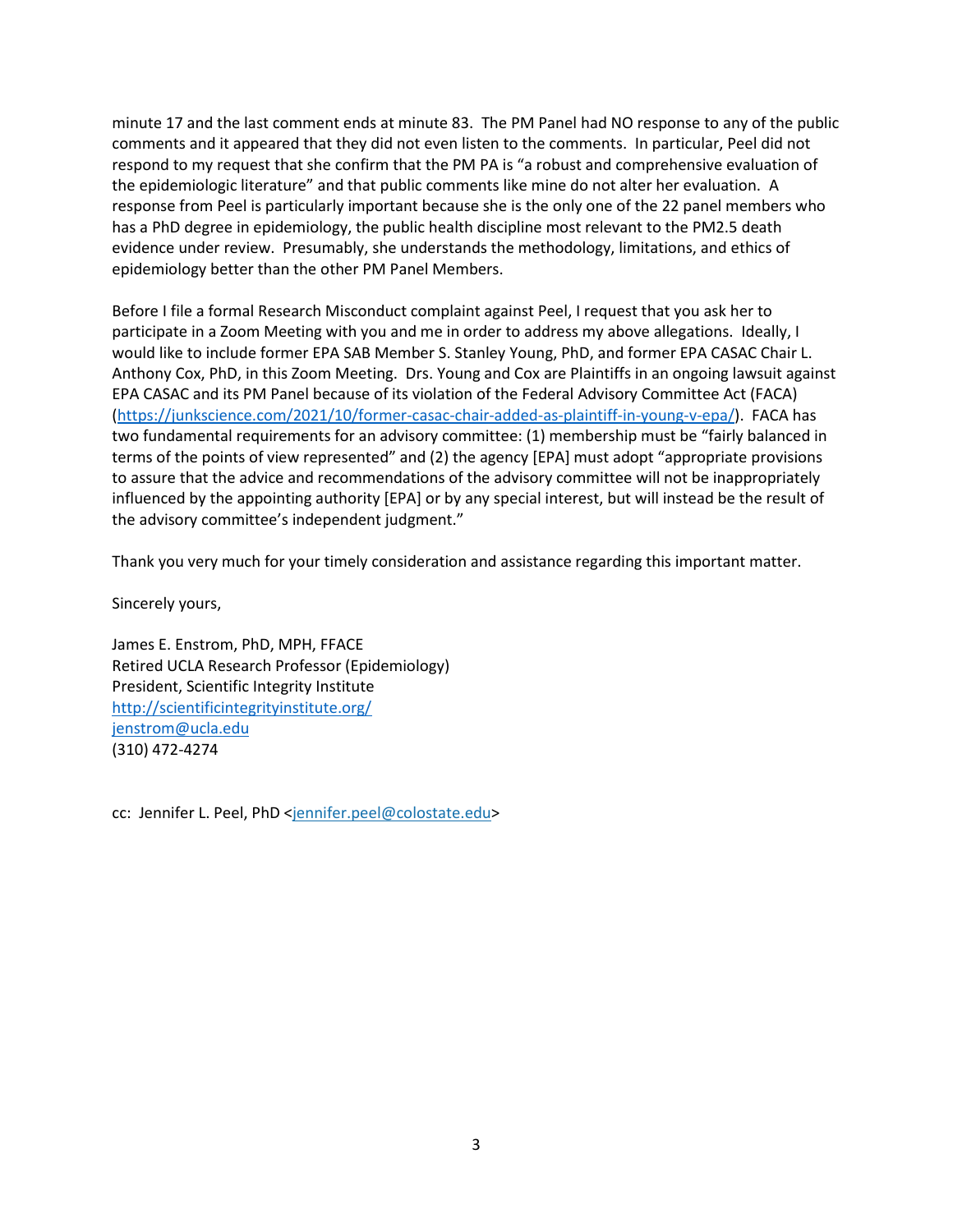

Research Integrity Office 200 University Services Center – Campus Delivery 2011 Fort Collins, CO 80523-2011 TEL: (970) 491-5241 FAX: (970) 491-2293

March 11, 2022

Dear Dr. Enstrom.

Thank you for contacting the Colorado State University (CSU) Research Integrity Office with your concerns about Dr. Peel's service on the Environmental Protective Agency Clean Air Scientific Advisory Committee (CASAC) Particulate Matter (PM) Panel. It is important that scientists and citizens alike engage in public discourse about these important matters, and CSU takes seriously our part in that discourse.

Per the CSU Research Misconduct and Research-related Misconduct Policy, the Research Integrity Officer will assess allegations of Research Misconduct and Research-related Misconduct determine whether or not they fit the definitions outlined, to merit progression into the pre-inquiry phase. As defined in our policy, Research Misconduct and Research-related Misconduct 'does not include honest error or difference of opinion'. Therefore, my assessment of your concerns and the conditions surrounding Dr. Peel's research and her service on the CASAC, is that **your allegation does not meet the definition of Research Misconduct or Research-related Misconduct**.

As I'm sure you are aware, panelists on EPA committees are selected for their expertise and undergo special ethics training and detailed vetting for any real or perceived conflicts of interest. Dr. Peel went through these processes and was cleared for her service on the CASAC.

## **Colorado State University Policies:**

It is important and expected for academic scientists to participate in public service. Indeed, it is the mission of CSU and land-grant institutions writ large to engage in this type of activity. This expectation is documented in the CSU Faculty Manual, and it is in this capacity that Dr. Peel serves on the CASAC Panel.

## **E.12.3.6 Other Types of Service**

3. Public service. As faculty members advance through the professorial ranks, they are expected to exhibit an increasing record of service in their dossier of performance. Recognition is given to service that fulfills the public mission of the University, such as involvement in community organizations and service to governmental agencies at the local, state and national level, and to professional associations at the local, national, and international level.